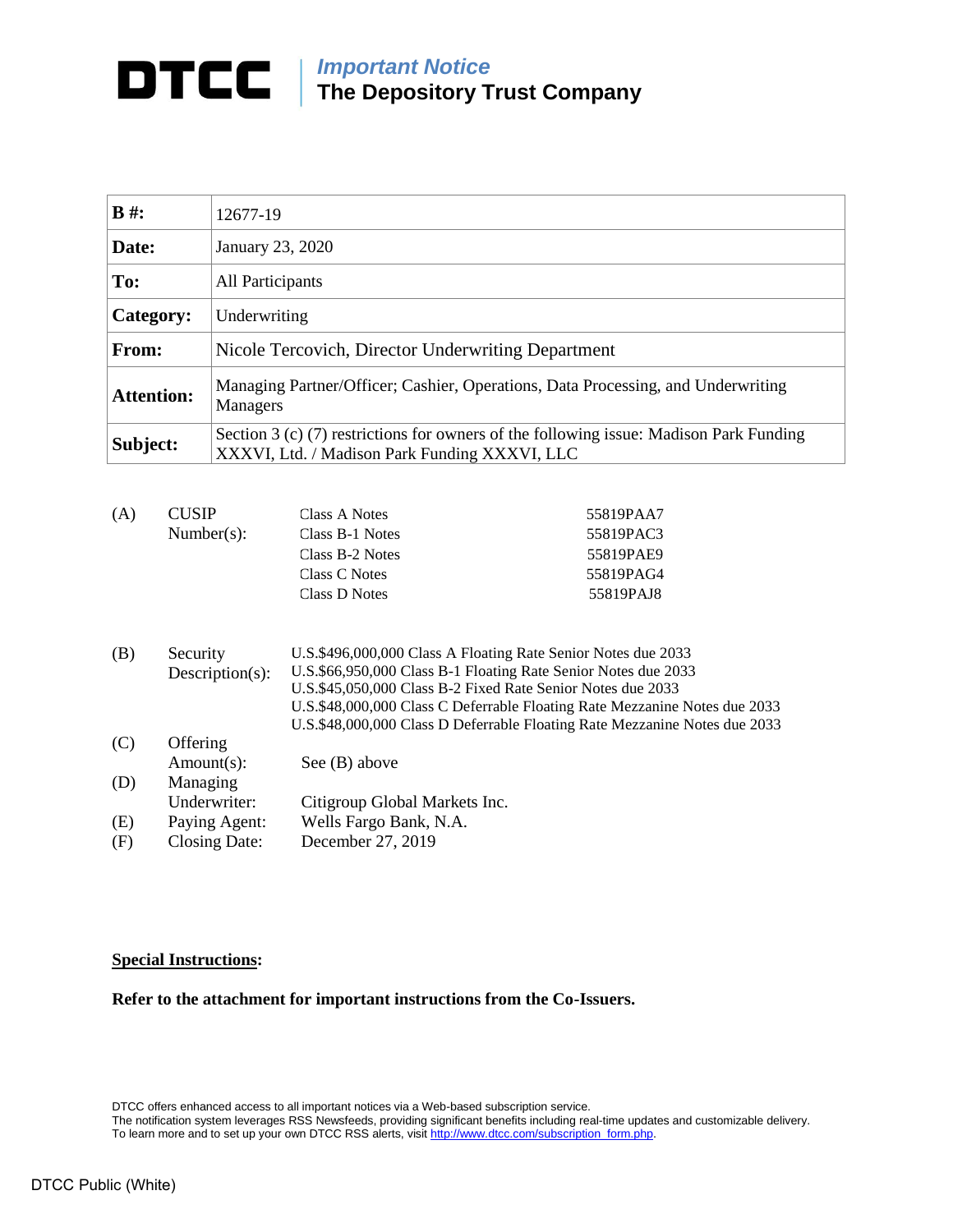## **Madison Park Funding XXXVI, Ltd.**

**Madison Park Funding XXXVI, LLC**

c/o Estera Trust (Cayman) Limited Clifton House, 75 Fort Street, P.O. Box 1350 Grand Cayman KY1-1108 Cayman Islands

c/o Puglisi & Associates 850 Library Avenue, Suite 204 Newark, Delaware 19711

| Class A Notes   | 55819PAA7 |
|-----------------|-----------|
| Class B-1 Notes | 55819PAC3 |
| Class B-2 Notes | 55819PAE9 |
| Class C Notes   | 55819PAG4 |
| Class D Notes   | 55819PAJ8 |

The Co-Issuers and the Managing Underwriter referred to above are putting Participants on notice that they are required to follow these purchase and transfer restrictions with regard to the above referenced securities.

In order to qualify for the exemption provided by Section  $3(c)(7)$  under the Investment Company Act of 1940, as amended (the "Investment Company Act"), and the exemption provided by Rule 144A under the Securities Act of 1933, as amended (the "Securities Act"), offers, sales and resales of the Class A Floating Rate Senior Notes due 2033 (the "Class A Notes"), Class B-1 Floating Rate Senior Notes due 2033 (the "Class B-1 Notes"), Class B-2 Fixed Rate Senior Notes due 2033 (the "Class B-2 Notes"), Class C Deferrable Floating Rate Mezzanine Notes due 2033 (the "Class C Notes") and Class D Deferrable Floating Rate Mezzanine Notes due 2033 (the "Class D Notes" and together with the Class A Notes, the Class B-1 Notes, the Class B-2 Notes and the Class C Notes, the "Securities") within the United States or to U.S. Persons may only be made in minimum denominations of \$250,000 (or other applicable authorized denomination pursuant to the Indenture) to "qualified institutional buyers" ("QIBs") within the meaning of Rule 144A that are also "qualified purchasers" ("QPs") within the meaning of Section  $2(a)(51)(A)$  of the Investment Company Act, unless otherwise permitted by the Indenture. Each purchaser of Securities (1) represents to and agrees with the Co-Issuers and the Managing Underwriter that (A) (i) the purchaser is a QIB who is a QP (a "QIB/QP"); (ii) the purchaser is not a broker-dealer which owns and invests on a discretionary basis less than \$25 million in securities of unaffiliated issuers; (iii) the purchaser is not a participant-directed employee plan, such as a  $401(k)$  plan; (iv) the OIB/OP is acting for its own account, or the account of another QIB/QP; (v) the purchaser is not formed for the purpose of investing in the Co-Issuers; (vi) the purchaser, and each account for which it is purchasing, will hold and transfer at least the minimum denomination of Securities; (vii) the purchaser understands that the Co-Issuers may receive a list of participants holding positions in its securities from one or more book-entry depositaries; and (viii) the purchaser will provide notice of the transfer restrictions to any subsequent transferees; or (B) it is not a U.S. Person and is purchasing the Securities outside the United States and (2) acknowledges that the Co-Issuers have not been registered under the Investment Company Act and the Securities have not been registered under the Securities Act and represents to and agrees with the Co-Issuers and the Managing Underwriter that, for so long as the Securities are outstanding, unless otherwise permitted by the Indenture, it will not offer, resell, pledge or otherwise transfer the Securities in the United States or to a U.S. Person except to a QIB that is also a QP in a transaction meeting the requirements of Rule 144A. Each purchaser further understands that the Securities will bear a legend with respect to such transfer restrictions. See "Transfer and Exchange" in the Madison Park Funding XXXVI, Ltd. Offering Circular.